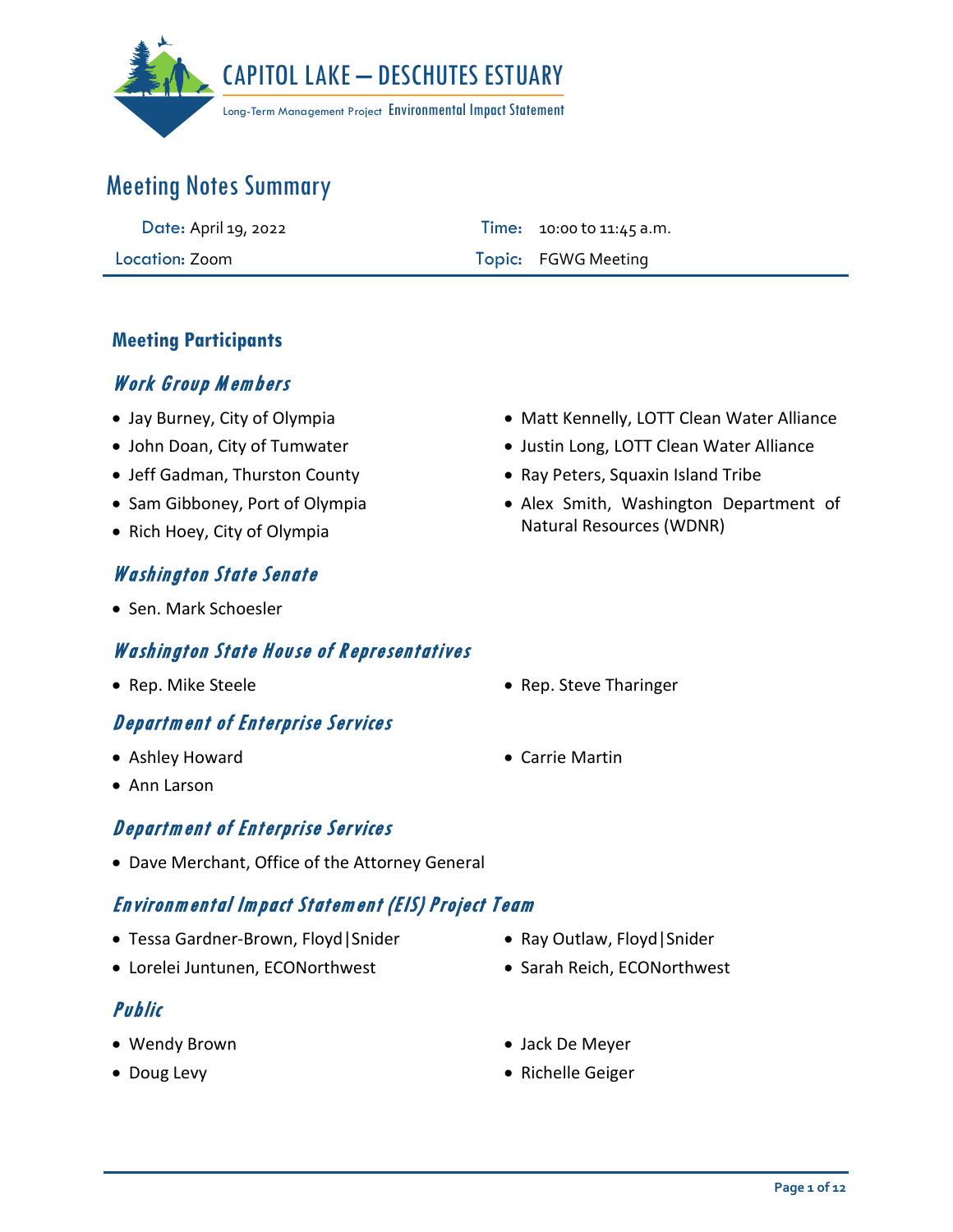

| Date: April 19, 2022 | <b>Time:</b> 10:00 to 11:45 a.m. |
|----------------------|----------------------------------|
| Location: Zoom       | Topic: FGWG Meeting              |

### **Meeting Notes Summary**

### Welcome and Introductions

Ann Larson welcomed the group and led a round of introductions, including state legislators invited by the Department of Enterprise Services (Enterprise Services) who were in attendance. Ann noted the Funding and Governance Work Group (FGWG) recently reconvened for the purpose of confirming and memorializing the approach to shared long-term funding and governance for the project.

Tessa Gardner-Brown explained that since this process began in 2018, there has been broad agreement that action must be taken now. Taking no action for the waterbody is unacceptable. The Final EIS is moving forward and expected to be released in October 2022 and an agreement on shared funding and governance is a critical component to deliver with the Final EIS. Doing so allows the project to move forward with more certainty.

## FGWG Existing Recommendations

Ann described the cost estimates and related funding assumptions as described in the Draft EIS [\(see presentation slide 4\)](https://capitollakedeschutesestuaryeis.org/Media/Default/documents/CLDE_EIS_FGWG_Presentation_2022-0419.pdf).

The FGWG has recommended that construction costs be the state's responsibility because the state built the dam and has had responsibility for maintenance since that time. She noted that the last significant sediment management effort occurred in 1986, led by the Department of General Administration (now Enterprise Services).

Ann explained there is high potential for diversified funding (funds from non-state sources) to reduce the construction costs borne by the state. Enterprise Services will soon begin funding strategy work with a specialized consultant to identify available funding and grant opportunities. She thanked the legislature for providing additional budget during the 2022 legislative session for this critical work. Enterprise Services believes there is good potential that a real portion of the construction costs could be covered with other funds (e.g., federal). She added that design, permitting, and construction costs would be spent over a period of approximately 10 years. Enterprise Services expects to come forward with a capital budget request for design and permitting for the 2023 legislative session; that request would be 10% or less of the estimated construction costs. The capital budget request for construction would come 3-5 years later, hopefully with other federal, tribal, and/or philanthropic dollars secured.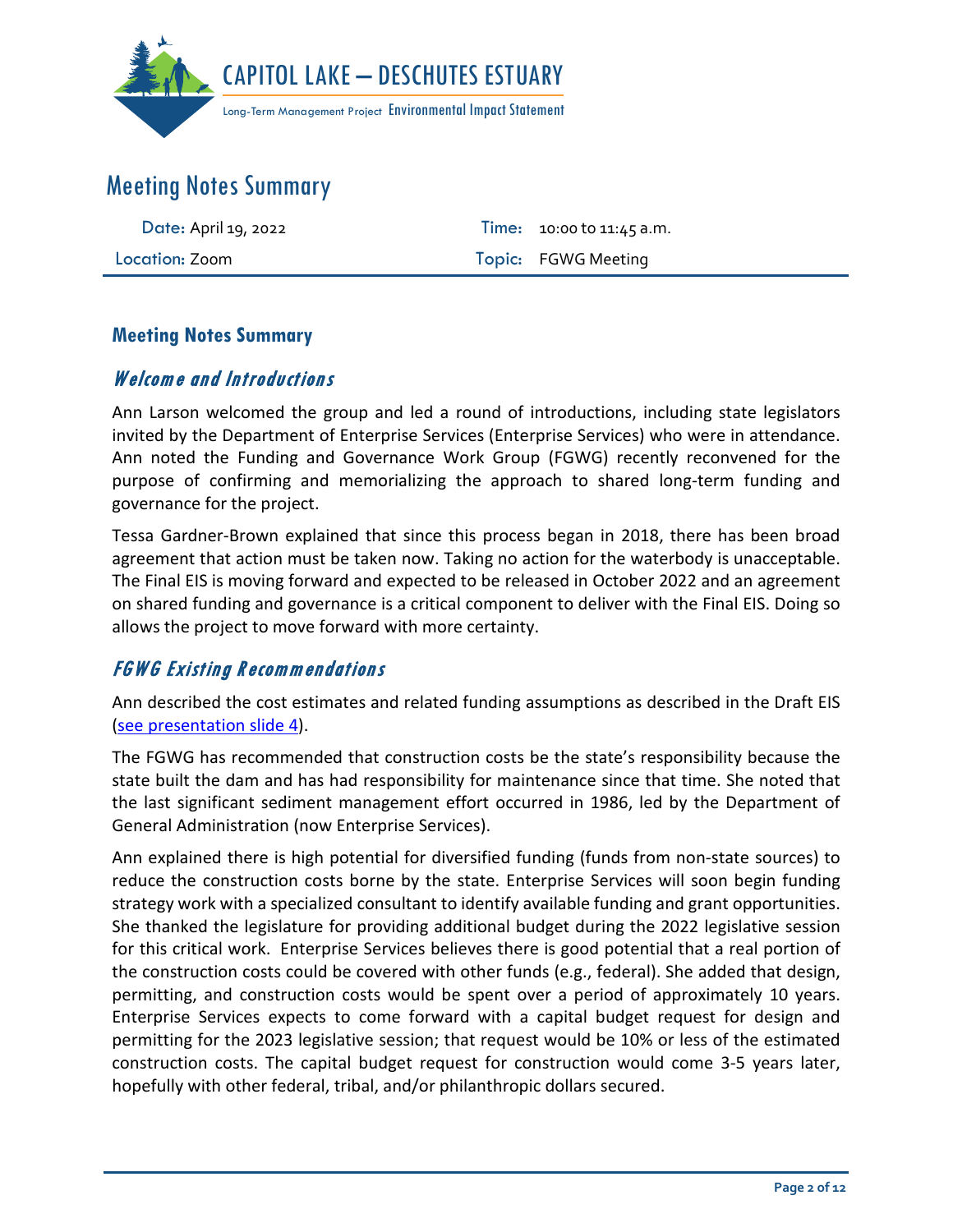

| Date: April 19, 2022 | <b>Time:</b> 10:00 to 11:45 a.m. |
|----------------------|----------------------------------|
| Location: Zoom       | Topic: FGWG Meeting              |

Ann explained that the FGWG recommended shared responsibility of long-term funding and governance for the Estuary Alternative, which primarily includes sediment management. More certainty around sediment management is key to moving this project forward and this is the focus of the FGWG moving forward. She added that shared funding and governance would begin after construction (approximately 2033).

## Focus on Early Legislative Engagement

Ann then discussed the value of legislative participation during this critical work.

She explained the goal is to keep legislators apprised of progress towards long-term sediment management, which is critical to project success and an area of key focus for stakeholders. Sediment management is fundamental to maintaining commercial and recreational navigation in West Bay and avoiding impacts. Continued legislative involvement will help in the event future legislative action be required (e.g., code amendments to accommodate shared governance). The intent is to build awareness around the timing and approach to overall funding and governance and avoid surprises in future capital asks for design, permitting, and then construction.

Ann closed with a reminder that stakeholders at all levels agree that not taking action is an unacceptable outcome. Estuary restoration best supports a range of tribal, federal, state, and local goals.

*Question: How is no action legally unacceptable? From the stakeholder perspective it is unacceptable? Are we legally bound to the stakeholders?*

*Response: We look at no action in a couple of different ways relative to legal standards. First, the existing system does not meet state or federal water quality standards, meaning the state would continue to be in violation of those. The second is about the legal rights of tribes: the basin is within Usual and Accustomed Fishing Areas. Physical access is precluded because of the presence of New Zealand mud snail. Tribes could elect to pursue a legal remedy to regain access in the future.* 

## FGWG Roles, Responsibilities, Decision Framework

Sarah Reich reflected on the previous meeting during which questions came up regarding the FGWG charter and decision-making. Sarah explained the FGWG does not have a charter and one is not anticipated. The FGWG is engaged in a collaborative decision-making process. Ultimately each entity will need to make a decision to sign the agreement. The goal, and hope, is that each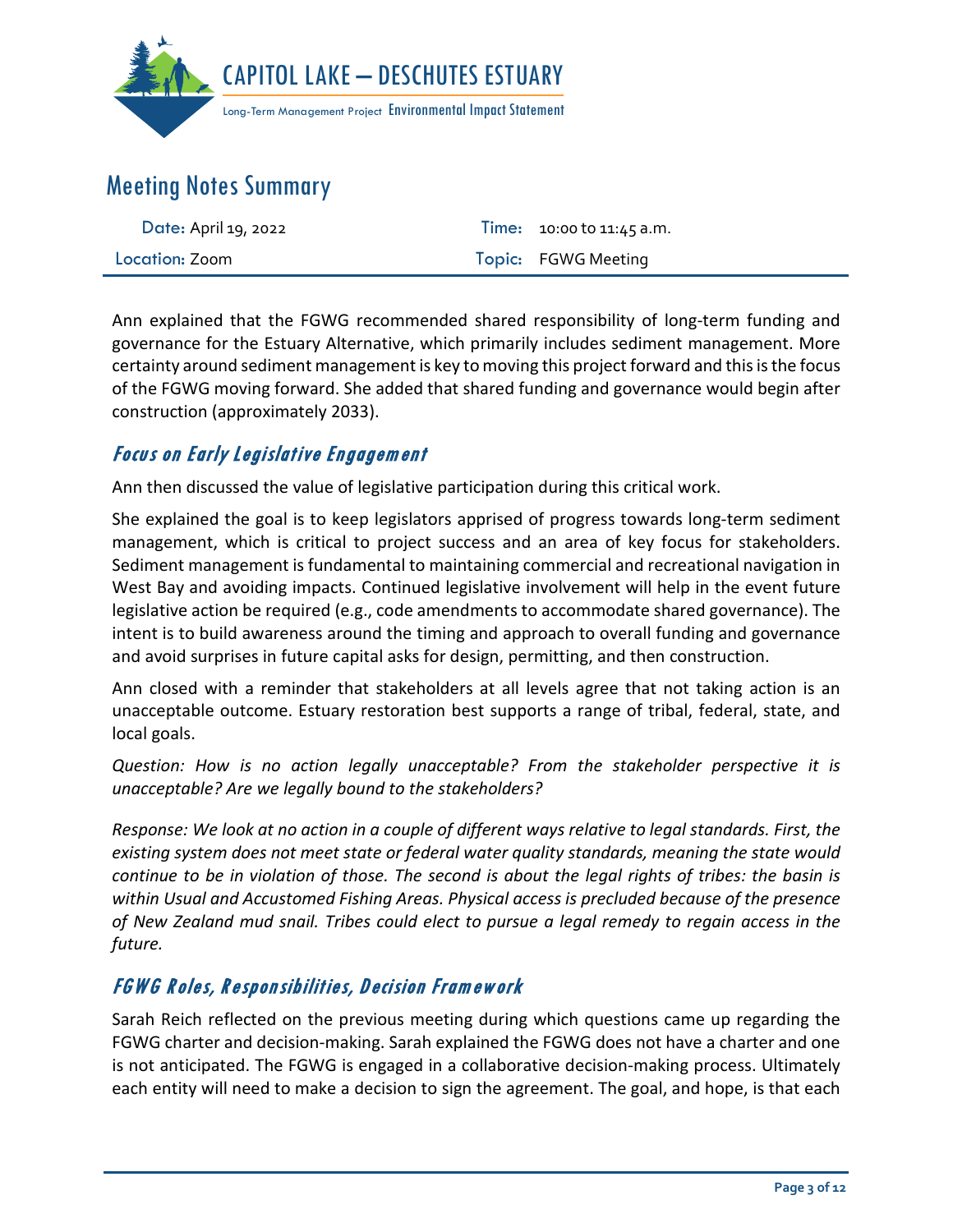

| Date: April 19, 2022 | Time: $10:00$ to $11:45$ a.m. |
|----------------------|-------------------------------|
| Location: Zoom       | Topic: FGWG Meeting           |

entity will end up at the same place at the same time. Sarah then described the various roles and responsibilities of individual representatives and member entities.

FGWG representatives:

- Represent the interest of their organization, acting as a conduit of information with organizational leadership
- Provide technical advice on FGWG strategy development to support identifying and defining funding and governance options
- Facilitate progress towards a negotiated funding and governance outcome, identifying support needed for organizational leadership and facilitating internal conversations

Organizational leadership:

- Includes Executive Work Group members and others as specific to each entity
- Have decisional authority to adopt the funding and governance strategy

Sarah explained that through this collaborative decision-making process, FGWG members will develop and recommend a governance structure and funding strategy to their organizational leadership to formally sign. Success is obtaining sufficient support for a legal agreement and funding strategy to ensure long-term management.

Lorelei Juntunen added it is the responsibility of consultant team to ensure we are providing a transparent process with clear milestones and the information needed to achieve these goals.

## Recap: Governance M odels

Sarah revisited the previous FGWG discussion regarding potential governance models [\(see](https://capitollakedeschutesestuaryeis.org/Media/Default/documents/FGWG_MeetingPresentation_2019-1121.pdf)  [presentation from November 2019 meeting\)](https://capitollakedeschutesestuaryeis.org/Media/Default/documents/FGWG_MeetingPresentation_2019-1121.pdf). She explained that the range of possible models started from identifying the universe of potential options and then identifying key information that the FGWG needed for each one. It was then expanded to better understand legal complexities and identify "must haves" for a governance model to work for this process. That information was compared to the available models, resulting in a proposal to move forward with an interlocal agreement (ILA) with the potential for a non-profit.

The stated "must haves" include: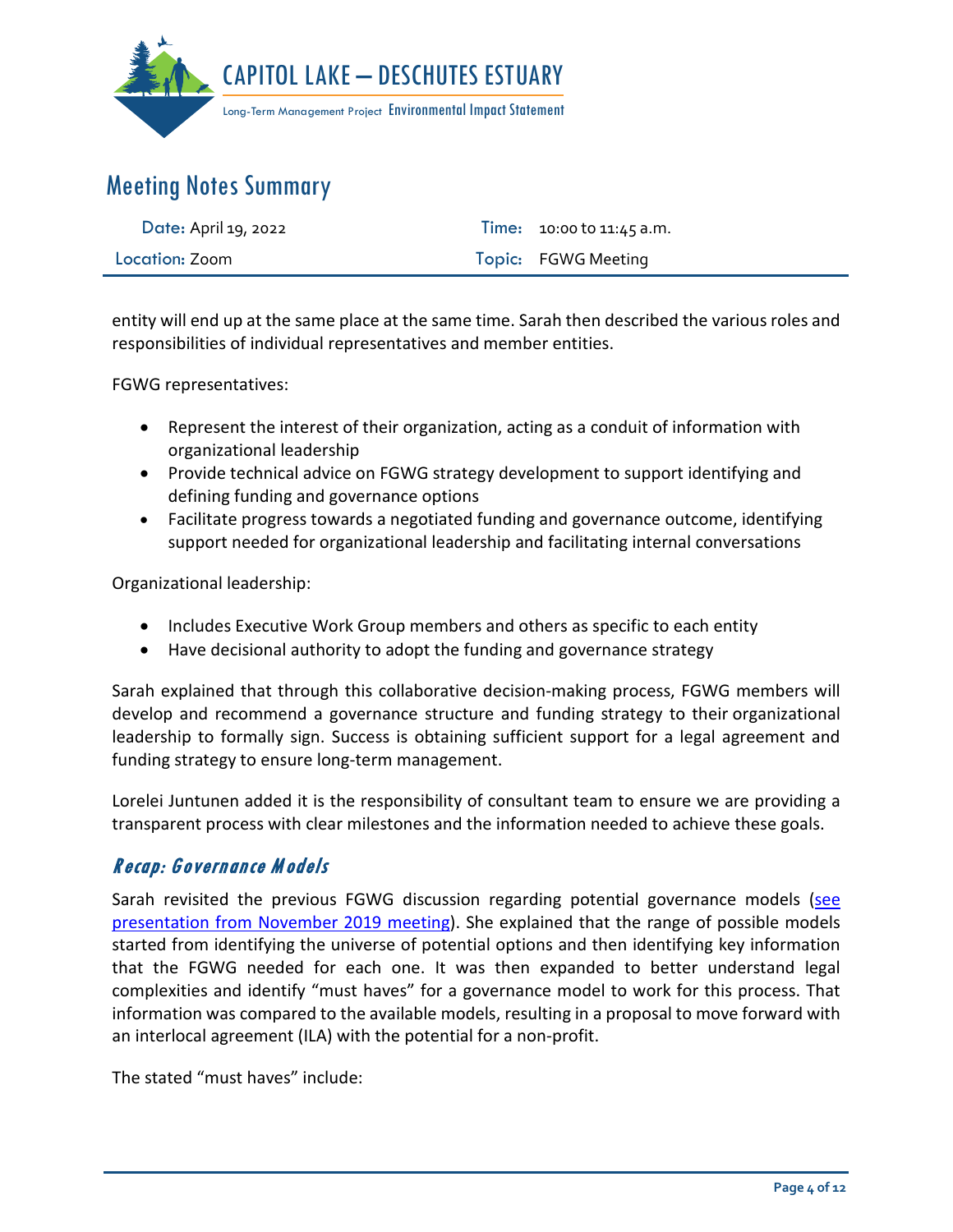

| Date: April 19, 2022 | Time: 10:00 to 11:45 a.m. |
|----------------------|---------------------------|
| Location: Zoom       | Topic: FGWG Meeting       |

- Power to create/enact
- State/local participation
- Ability to set/carry out goals
- Funding entities have control over decisions
- Basin-wide actions
- Employ staff, enter contracts, own real estate
- Stable, predictable, sufficient revenues
- Ability to issue debt
- Control over finances

#### Governance Decisions and Timing

Sarah explained that the governance model discussions resulted in a list of key decisions that need to be addressed to move forward with a legal agreement. She noted the purpose of the discussion today is to identify topics, from that list, that are important for ongoing discussions both individually and collectively.

Dave Merchant explained the project and FGWG are at a new place. Where the previous efforts were focused on preparing a Draft EIS and getting everyone to a place where we could facilitate funding and governance discussions, we now understand the likely preferred alternative and recommended funding and governance approach (ILA).

Dave reviewed a list of substantive decisions and invited discussion towards building an understanding of collective and individual needs which will be further discussed during the upcoming individual meetings.

#### Membership

Dave noted that the list of potential members includes the FGWG entities. He invited discussion regarding other potential members or important topics related to membership.

*Comment: If we are talking about membership, defining the scope is more of a threshold issue.* 

*Comment: Regarding representation from jurisdictions, we should consider if we want electeds appointing other electeds or non-elected appointed members.*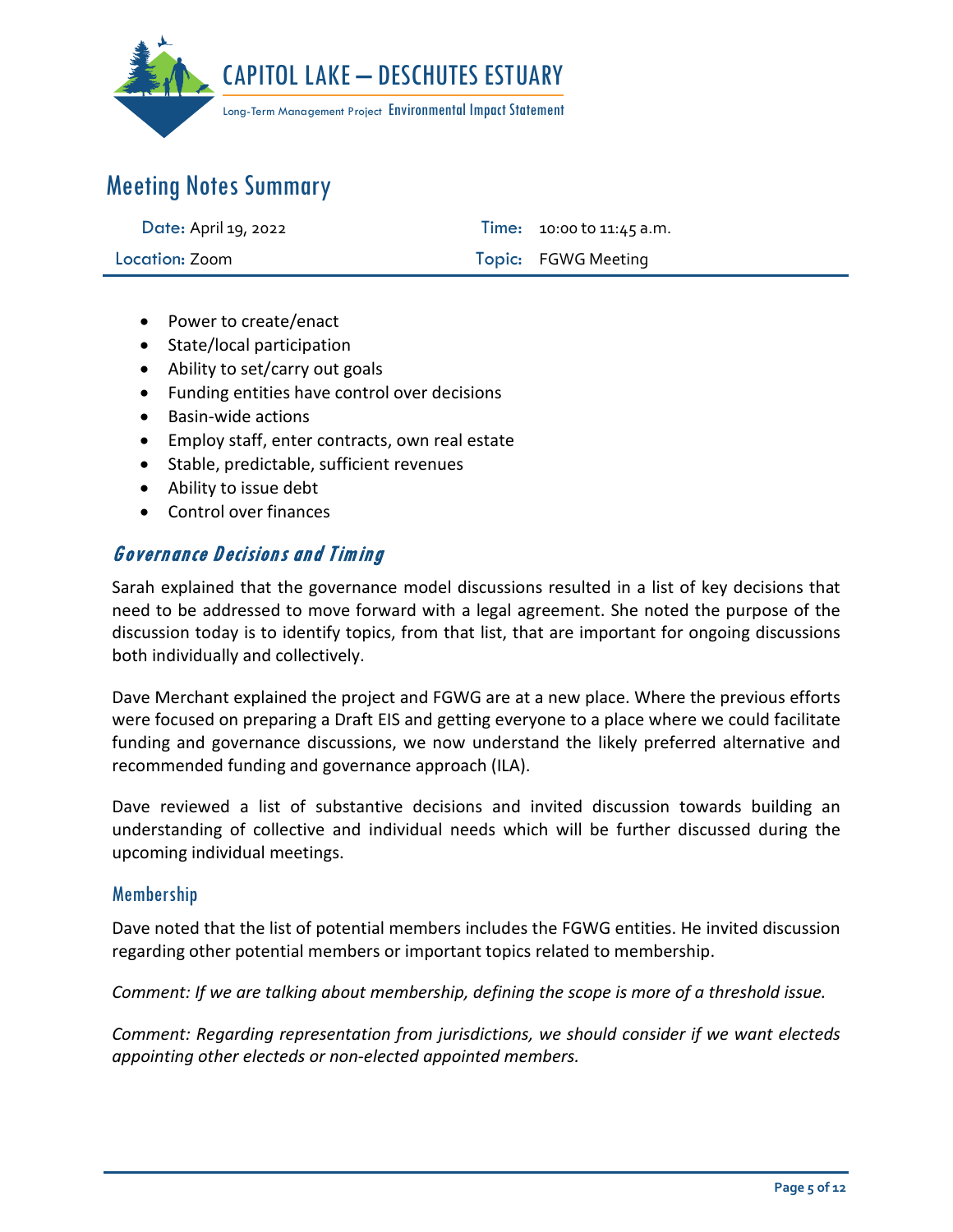

| Date: April 19, 2022 | Time: 10:00 to 11:45 a.m. |
|----------------------|---------------------------|
| Location: Zoom       | Topic: FGWG Meeting       |

Ann added that when considering elected membership it is important to think about terms in the context of the longevity of this project (potentially over 30 years).

*Comment: There would be some benefit to having a membership connection to the legislature. That relationship and reasoning needs to be solid, especially if the legislature is contributing funding.* 

*Comment: The Port of Olympia (Port) is grateful that Enterprise Services is coordinating meetings with the Port and US Army Corps of Engineers (USACE). We should also consider the downstream affected parties such as marinas or anyone that uses the waterways. They may not need full membership, but their interests should be represented.*

*Comment: When it comes to membership, we do have to think about long-term. We are making a decision that is potentially going to go on into perpetuity. We do have some local examples of organizations that are regional in scope where local electeds have been appointed to a board of directors who then hire a director to lead the work. LOTT Clean Water Alliance and Intercity Transit are good, local examples. Elected representation on the board of directors creates a direct link back to the public they represent.* 

*Comment: One idea in terms of membership is to think about an advisory committee that supports the governing body. The advisory committee would represent other voices in the community. In Thurston County there are not a lot of elected officials so they can be really taxed in terms of governing other groups. We should consider if this is something that requires policy decisions via electeds or is really focused on management.* 

#### Scope

Dave asked the group to consider what the scope for this governing body would encompass. Is it just the water body or does it include the surrounding land? Will this entity have control over scope? What role will jurisdictions play?

Tessa described the key components of Estuary governance that need to be considered, which are primarily waterward of land. She said the project would not make meaningful changes to surrounding parks or otherwise. She reviewed the key components in the context of the four project goals.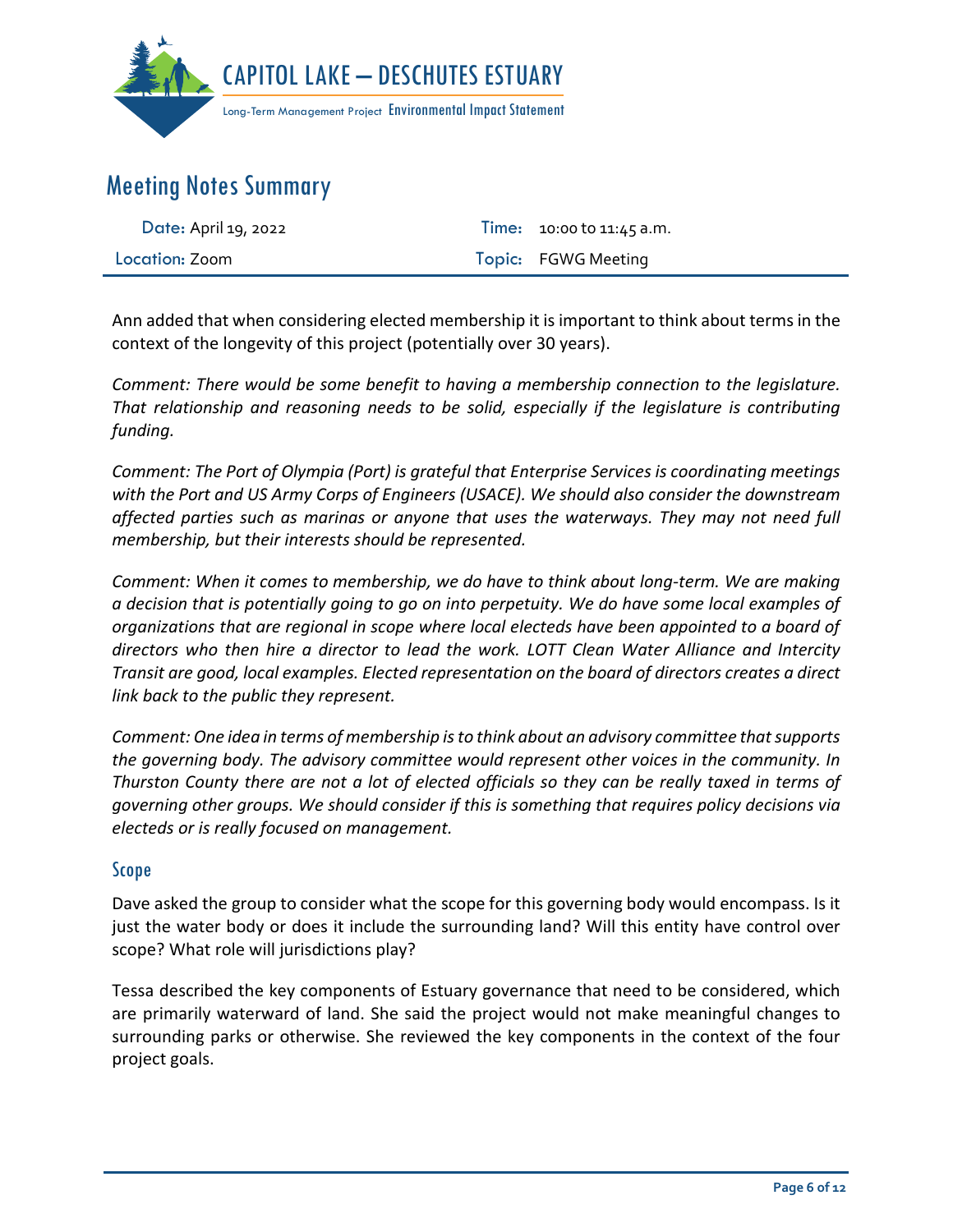

| Date: April 19, 2022 | Time: $10:00$ to $11:45$ a.m. |
|----------------------|-------------------------------|
| Location: Zoom       | Topic: FGWG Meeting           |

- **Sediment management** would require annual bathymetric surveys and recurring maintenance dredging in West Bay
- **Water quality** would primarily be addressed by removing the dam to restore tidal flow and replacing it with a new  $5<sup>th</sup>$  Avenue Bridge. The new bridge would require future maintenance.
- **Ecological functions** will include implementation of a Habitat Enhancement Plan and staffing of decontamination stations (invasive species)
- **Enhancing community use** would require security and oversite for restoring boating, fishing, and recreation as well as maintenance of boardwalks

She added that while this list is inclusive of everything identified today, the FGWG focus has been sediment management.

*Question: Would there be baseline costs with a spike every 6 years? What kind of costs are we looking at every 6 years? What is the scale?*

*Response: There would be a baseline for annual bathymetric surveys. Costs increases occur on a 6-year cycle, as discussed during the last meeting, and not all areas would be dredged every 6 years. Assuming in-water disposal, the dredging frequency and costs every 6 years are estimated to be approximately \$1.5 million for years 6, 18, and 30 and \$20-25 million for years 12 and 24.*

*Note: Estimates are for discussion purposes only; estimates only include sediment management activities and are based on preliminary design and related assumptions, including in-water disposal of dredge material.* 

*Comment: We would need an adaptive planning approach to evaluate and evolve. This new entity needs the ability to adapt when necessary.* 

*Question: Regarding the 6-year frequency, are we starting at zero now and counting 6 years?*

*Response: The last dredge event was completed by Enterprise Services in the lake basin. As part of construction, the basin would be dredged. The first project-related dredge event in West Bay would occur in approximately 2040 based on preliminary construction timing. The driver is dam removal, which is when the clock would start. The assumption is that lake dredging would occur before removal of the dam and that downstream dredging would occur before construction is complete. Note, downstream dredging prior to construction is not a project action.*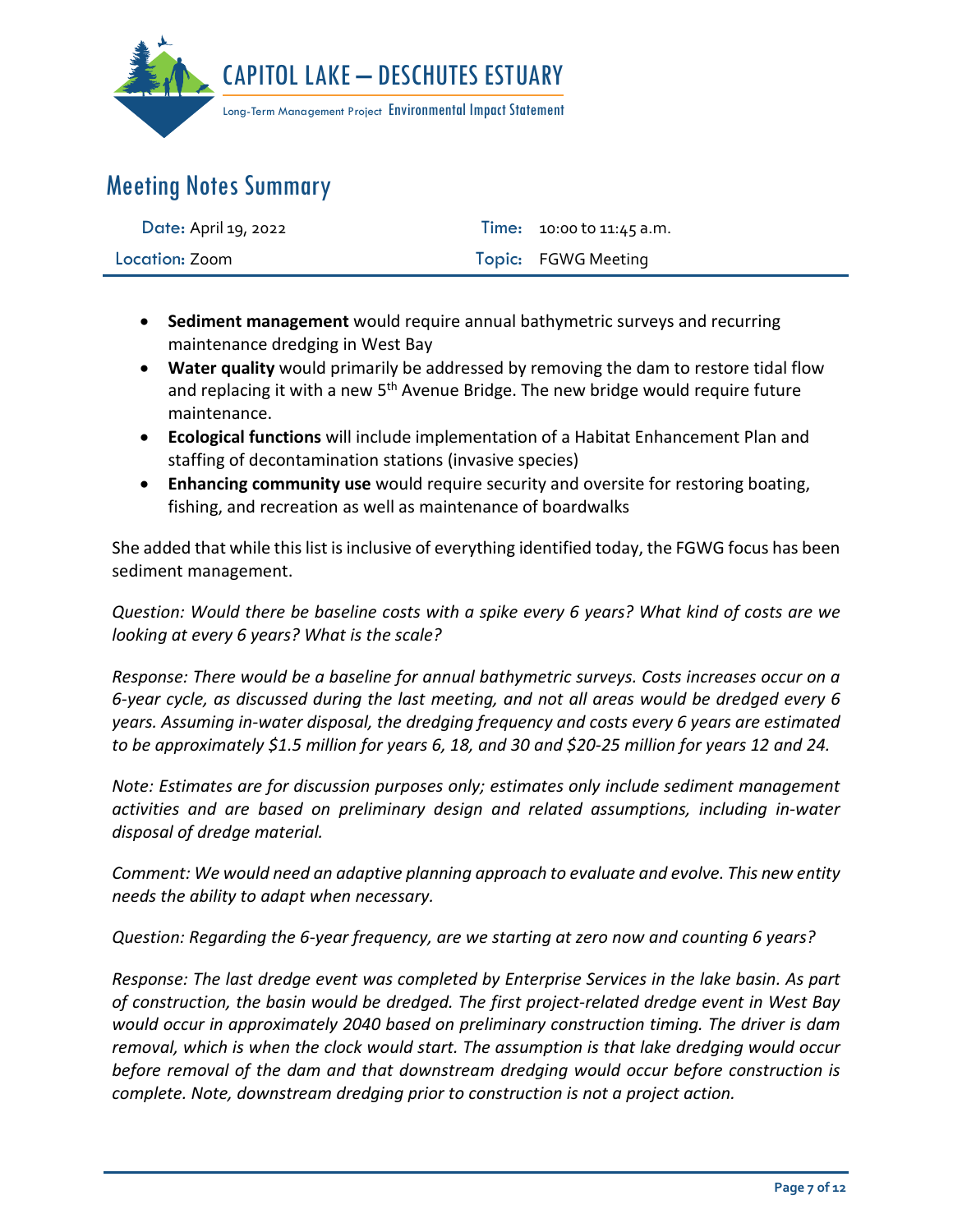

| Date: April 19, 2022 | <b>Time:</b> 10:00 to 11:45 a.m. |
|----------------------|----------------------------------|
| Location: Zoom       | Topic: FGWG Meeting              |

*Comment: The assumption is the navigation channel and turning basin will be dredged to their authorized depth. USACE cannot dredge sediment that is under a Model Toxics Control Act (MTCA) cleanup action. The assumption that this dredging will occur prior to construction is not something we can rely upon, but it is something that we can address. We are working to see if we can find a path forward, but it is not currently possible for USACE to use dredge funding if the site is listed under MTCA.*

#### **Duration**

Dave explained a 30-year agreement is assumed but leases could have different constraints.

*Comment: Currently the state owns the waterbody and Washington Department of Natural Resources (DNR) manages the majority of lands that would be returned to an estuary. The state historically is hesitant to divest itself of ownership. DNR's preference is to retain ownership and continue to manage the area but is open to other ideas.* 

*Question: When you lay out these different substantive decisions, a big element is going to be allocation of costs. Where does that fit?*

*Response: The two biggest parts of that are budget and long-term funding, but scope is a key issue.* 

#### Budget

*Comment: Bond counsel should be engaged to ensure the entity is structured in such a way to issue tax-exempt bonds. If the entity can issue debt, that starts to answer some questions about long-term funding and withdrawal. There must be stable funding for bond to be viable.* 

*Comment: It seems challenging to create a new entity. You have existing jurisdictions with bonding authority. If you then form an independent entity, their bonding authority is based upon the authority of those jurisdictions. Another approach is to have each jurisdiction look at their responsibilities and obligations, then define the obligation accordingly. There could be an agreement that says "we'll help out" on other items but geographically there seem to be defined obligations that would work better than creating a new government entity.* 

Dave explained the intent was to be able to use one entity's bonding authority for the new entity.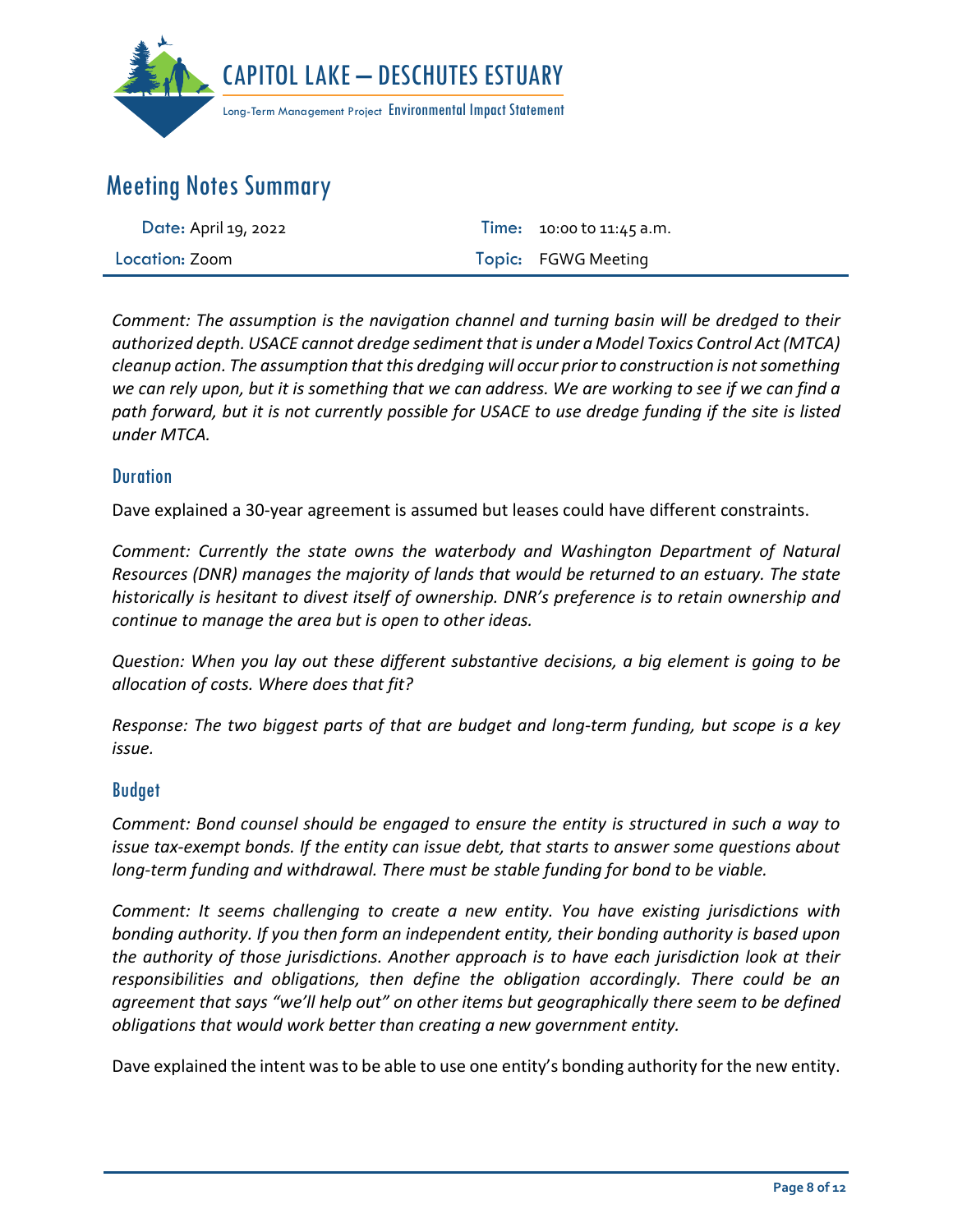

| Date: April 19, 2022 | <b>Time:</b> $10:00$ to $11:45$ a.m. |
|----------------------|--------------------------------------|
| Location: Zoom       | Topic: FGWG Meeting                  |

*Comment: If you combine the entities, it may complicate execution. For example, does Tumwater have responsibility for the marinas and yacht club?*

Dave noted that under this scenario you end up with two categories of obligations: individual and shared.

Tessa added that the contaminated sediment in Budd Inlet that needs to be dredged now is not a project action. She explained there are some areas where jurisdictional responsibilities could be clear. That is not true for sediment management since all sediment ends up downstream but comes from multiple sources and is also the largest financial burden.

*Comment: We are at this crux issue of what is the scope of this project. I agree the scope of remediation of Budd Inlet is not in the scope of this project, but they are inextricably intertwined. Barring some type of ability to complete remediation and have the area removed from MTCA, USACE will not be able to expend federal dredge funding. There are potential solutions for that which are aided by the collective will of the project proponents to help remediation occur.* 

*Question: Do we have enough information to put together very general financial scenarios?*

*Response: Our intention is to build toward that with the 1:1 meeting but we will discuss this further.* 

*Comment: The adaptive management nature of this is critical, this is going to change and become a more dynamic system. Having some sense of clear obligations of different entities is key so that everyone comes to the table in good faith.* 

*Comment: The scope itself is important. If we had full understanding of what it would take to execute, then the entity could be created to execute the plan, with an executive director. Is there some type of memorandum of understanding (MOU) that we can use to agree to as much of this list as possible? With the next step being better understanding the conditions and refining the approach.*

#### Withdrawal

It is important to understand if and how an individual entity could withdraw from the agreement.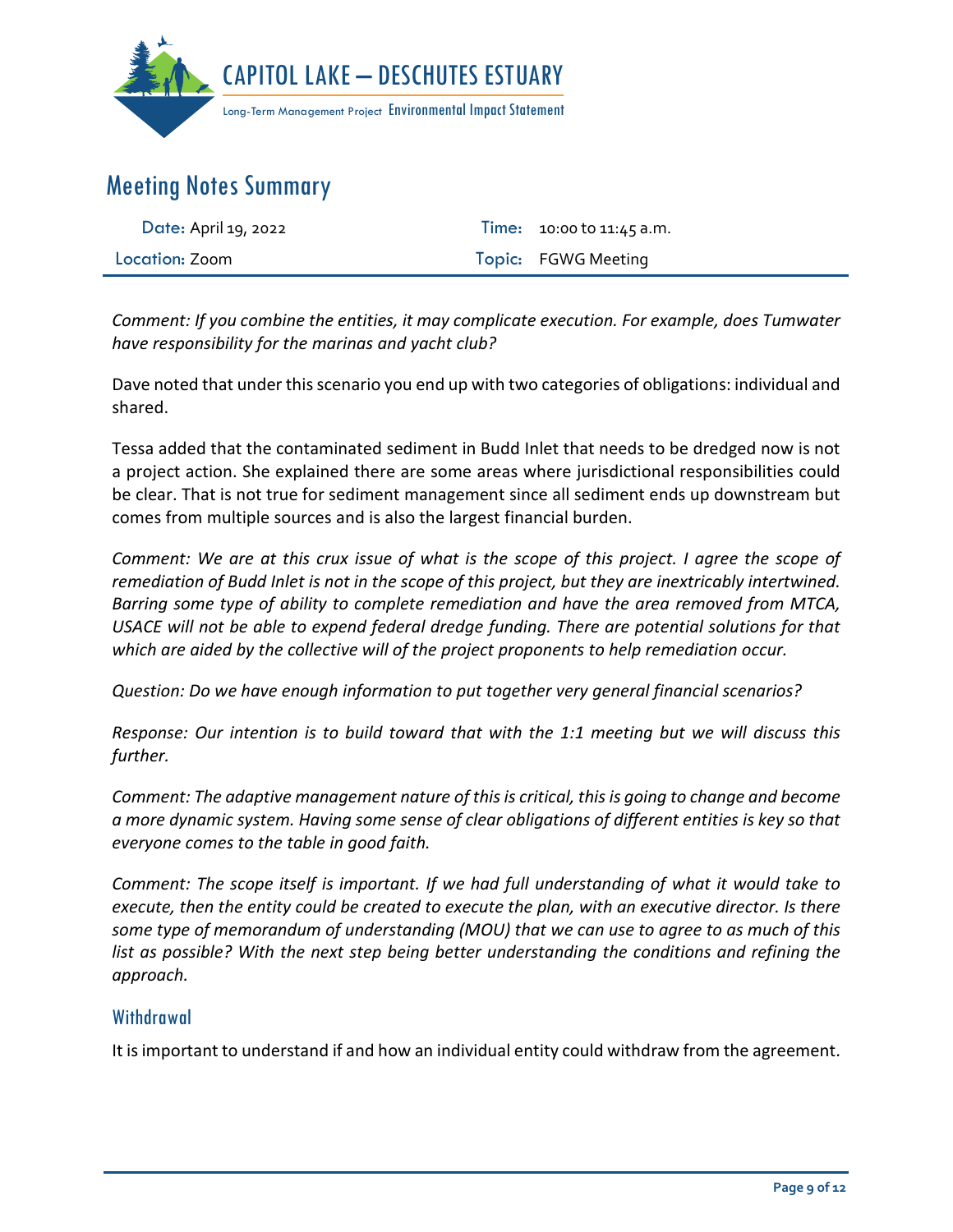

| Date: April 19, 2022 | Time: 10:00 to 11:45 a.m. |
|----------------------|---------------------------|
| Location: Zoom       | Topic: FGWG Meeting       |

*Comment: This is where the work over the next few months becomes critically important. If we are going to fund it such that each entity has to dedicate funding annually, that can be fragile and volatile. For example, if Thurston County is short on funding, we can choose not to do a chip seal. It should not be an option to leave, membership needs to be permanent. The funding mechanism needs to be independent of government entity budgeting processes.* 

*Comment: A slight alternative would be to allow withdrawal, but obligations remain.* 

*Comment: It should be structured to disincentivize withdrawal.* 

*Comment: It's going to come down to do we want to be able to issue debt. If so, it cannot be optional for an entity to not pay their agreed share.* 

*Comment: In LOTT's agreement entities can withdraw but must still make current bond debt payments.* 

*Comment: This is where discussion with bond counsel becomes so important to happen sooner rather than later.* 

*Comment: LOTT can provide recommendations for who we work with if that is helpful.* 

#### **Ownership**

*Comment: To reiterate, the state owns most submersed lands in the area and leases them at no cost to Enterprise Services. There are some tidelands near the 5th Avenue bridge and dam that are owned by Enterprise Services. DNR owning and managing lands long-term makes a lot of sense. Any kind of lease or management agreement would likely be a similar no fee agreement.* 

*Question: Would that include submerged lands or filled tidelands?*

*Response: It would depend on the situation and what is in the best interest of the project. Depending on nature of the decision, ownership changes may need to go to the Board of Natural Resources.*

#### Decision Timing

Dave noted this is a key topic for the individual meetings but offered opportunity for discussion. We need to understand organizational timelines and decision processes to build a timeline.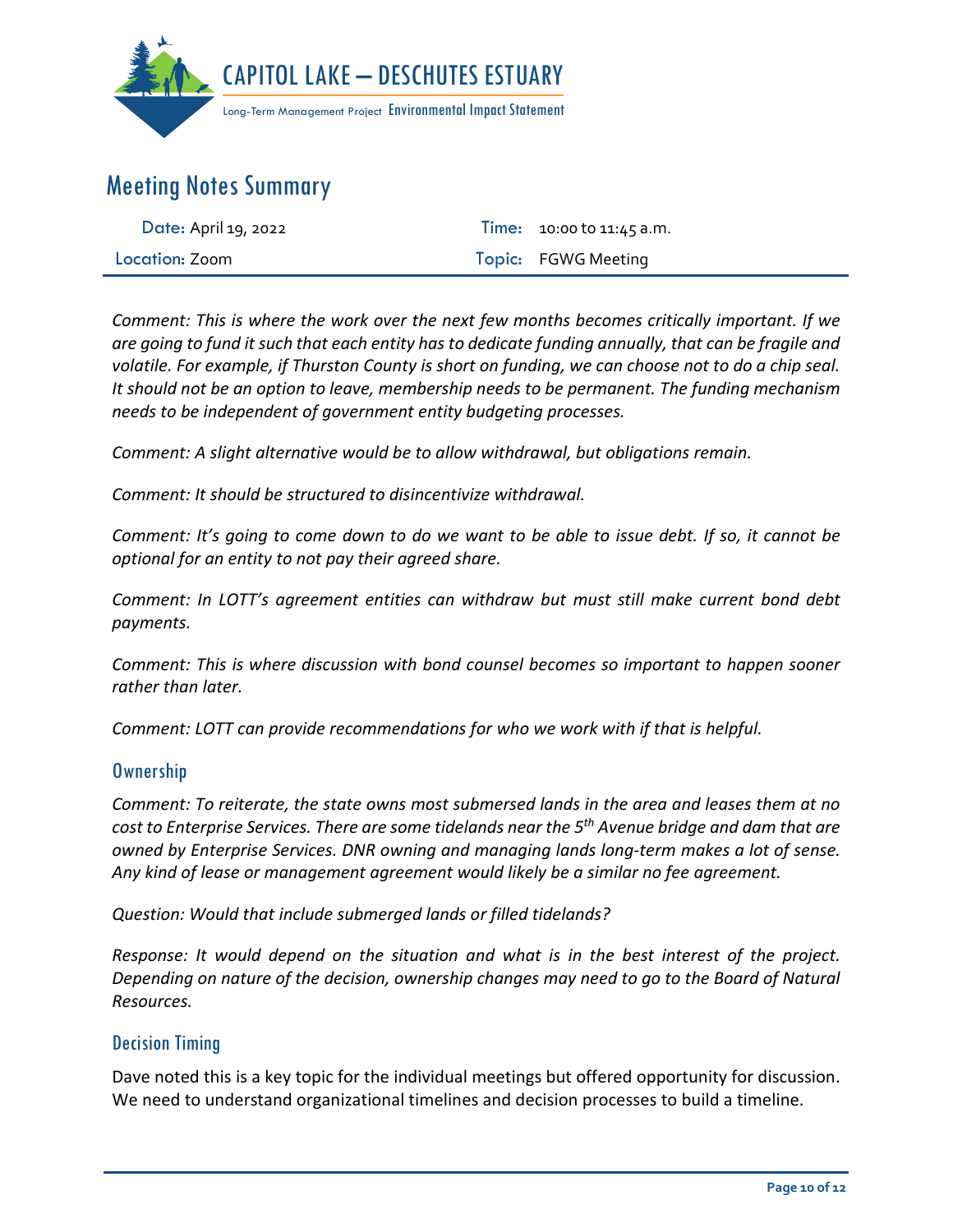

| Date: April 19, 2022 | <b>Time:</b> $10:00$ to $11:45$ a.m. |
|----------------------|--------------------------------------|
| Location: Zoom       | Topic: FGWG Meeting                  |

*Comment: County commissioners will have to meet for at least one work session and probably more to move this forward. Once they decide it would require a minimum of two weeks beyond that. Work sessions occur every week and we can usually find space for discussion.* 

*Comment: This has real complexity to it, and we probably haven't gotten into the hard part of this yet. Olympia will need a few briefings with council and to plan for that. It would be helpful to put together some models for options to look at. We need to look at contributors and benefits.*

*Question: When do you plan on having the individual meetings wrapped up?*

*Response: Early May.* 

### Deschutes Watershed Council

Tessa briefly discussed a request from the City of Olympia and other stakeholders to consider a Deschutes Watershed Council in the governance conversation. She explained that the Water Resource Inventory Area (WRIA) 13 Committee recommended creating a Council to:

- Implement the plan (Watershed Restoration and Enhancement Plan)
- Provide a structure for collaboration on projects
- Identify, recommend, and implement actions to offset impacts from new water right applications, transfers, and changes, and other water use that impact streamflows
- Address water quality issues

Proposed implementing entities include Tribes, the Deschutes Estuary Restoration Team (DERT), local governments, and other stakeholders

### Recap Guiding Principles

Sarah revisited the guiding principles that were previously discussed and are still guiding this work [\(see presentation slide 14\)](https://capitollakedeschutesestuaryeis.org/Media/Default/documents/CLDE_EIS_FGWG_Presentation_2022-0419.pdf).

### Individual M eetings and Homework

Sarah asked members to revisit their individual meeting participants to ensure the right people participate to make meetings as efficient and productive and possible. She asked each entity to articulate the steps and timeline for internal decision making, graphically or in bullets. That